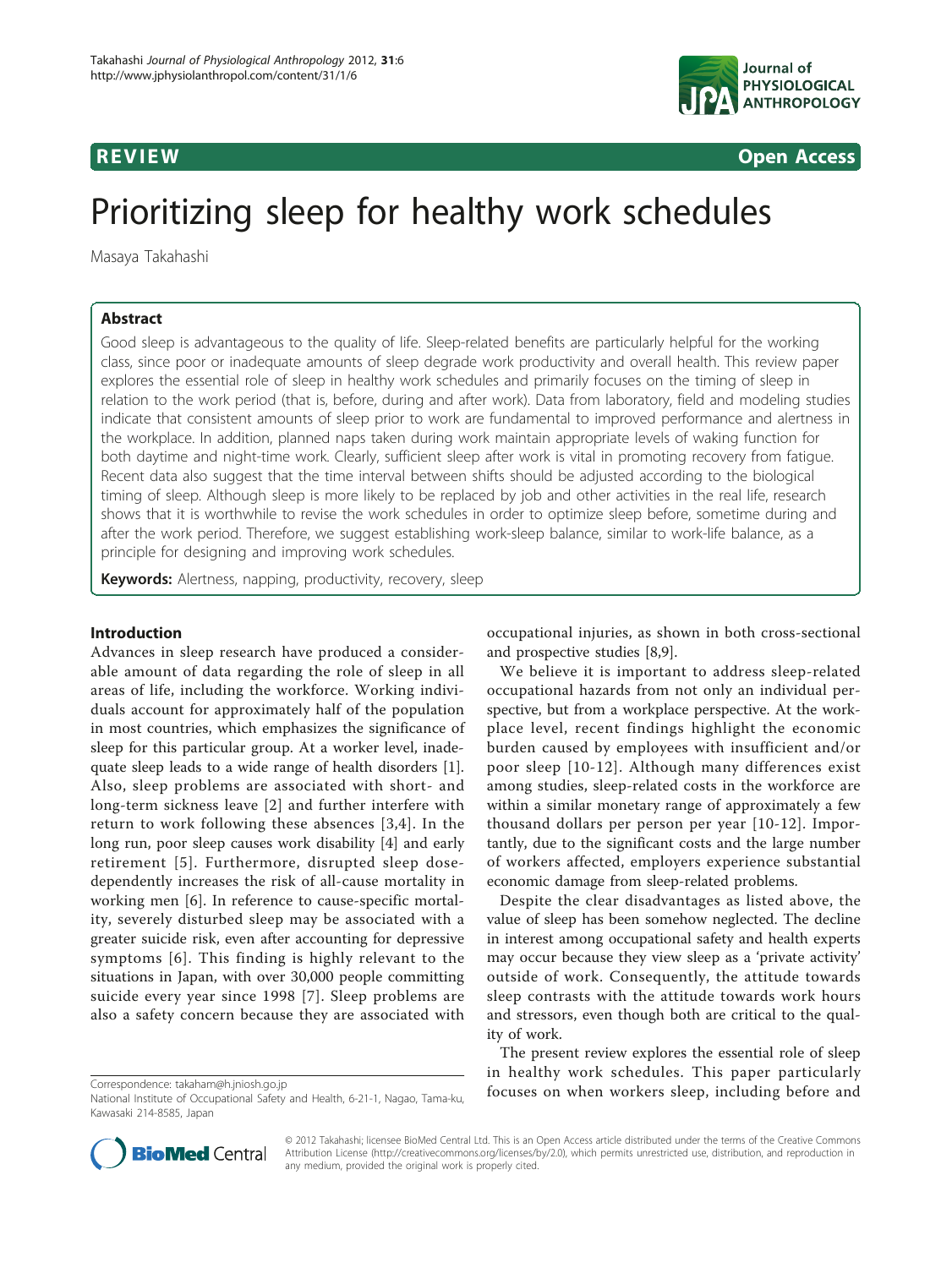after an assigned working period, and napping during the work shift.

Sleep before work: preparation for enhanced productivity Employees have the responsibility to be at their mental and physical best during a work shift. Achieving adequate amounts of sleep prior to work is a key factor contributing to productivity. In this context, the prior sleep wake model proposed by Dawson and McCulloch provides a simple, yet effective framework [[13\]](#page-7-0). This model requires a certain minimum duration (X and Y hours, respectively) of sleep during the 24-hour and 48 hour period prior to work, in order to prevent errors and accidents during wakefulness from awakening to end of work. Currently, X and Y are assumed to be 5 and 12 hours, respectively.

The validity of the proposed model has been tested across multiple work settings. For example, fatiguerelated accidents by truck drivers were accurately predicted by  $X = 6.5$  and  $Y = 8$  hours [\[14\]](#page-7-0). Data among train industry employees (for example, train drivers, controllers and guards) showed that extreme tiredness or exhaustion was significantly associated with sleep duration 24 hours prior to work, shift length, night shifts and workload, and that such symptoms were assumed to be reduced by 12% if the sleep was increased by one hour during that 24-hour period [\[15\]](#page-7-0). In airline crews, poor operational performance and increased errors were significantly associated with less than 6 hours of sleep in the 24 hours prior to work [[16\]](#page-7-0). Similarly, miners who took less than 6 hours of sleep in the prior 24-hour period performed a psychomotor vigilance task (PVT) significantly slower than miners who had adequate sleep [[17](#page-7-0)]. We also used the prior sleep wake model to analyze truck driver data and found that drowsy driving and/or motor vehicle crashes increased when drivers had 5 or fewer hours of sleep in the 24-hour period prior to the start of driving (Figure 1) [[18\]](#page-7-0).

Many workers experience chronic partial sleep deprivation over weekdays. Experimental evidence indicates that repeated partial sleep deprivation, even achieving 5 to 6 hours of night's sleep, causes a gradual impairment in neurobehavioral performance each day [[19](#page-7-0),[20\]](#page-7-0). Extending sleep duration prior to partial sleep deprivation may counteract the subsequent impairments in performance. Indeed, a recent study showed that 10-hour time in bed (TIB) (approximately 8-hour total sleep time [TST]) for one week prior to seven days of sleep restriction (3 hours per night) yielded better PVT performance and electroencephalogram-defined alertness than spending 7-hours TIB (approximately 6-hour TST) the week before sleep restriction [[21](#page-7-0)]. Moreover, the aforementioned sleep extension facilitated recovery in performance and alertness following sleep restriction.



These findings suggest that banking extra sleep may be an effective coping strategy to ensure work performance and to improve the recovery when one anticipates a period of by chronic sleep deprivation.

Taken together, research demonstrates that acquiring an appropriate amount of sleep is a fundamental component to work productivity. We are not allowed to go to work while intoxicated; physiologically, skipping sleep has similar influences on the brain and body as drinking alcohol [[22\]](#page-7-0). Consequently, we should not be allowed to work when we are sleep deprived. More attention should be directed to achieving appropriate and sufficient amounts of sleep prior to one's work shift.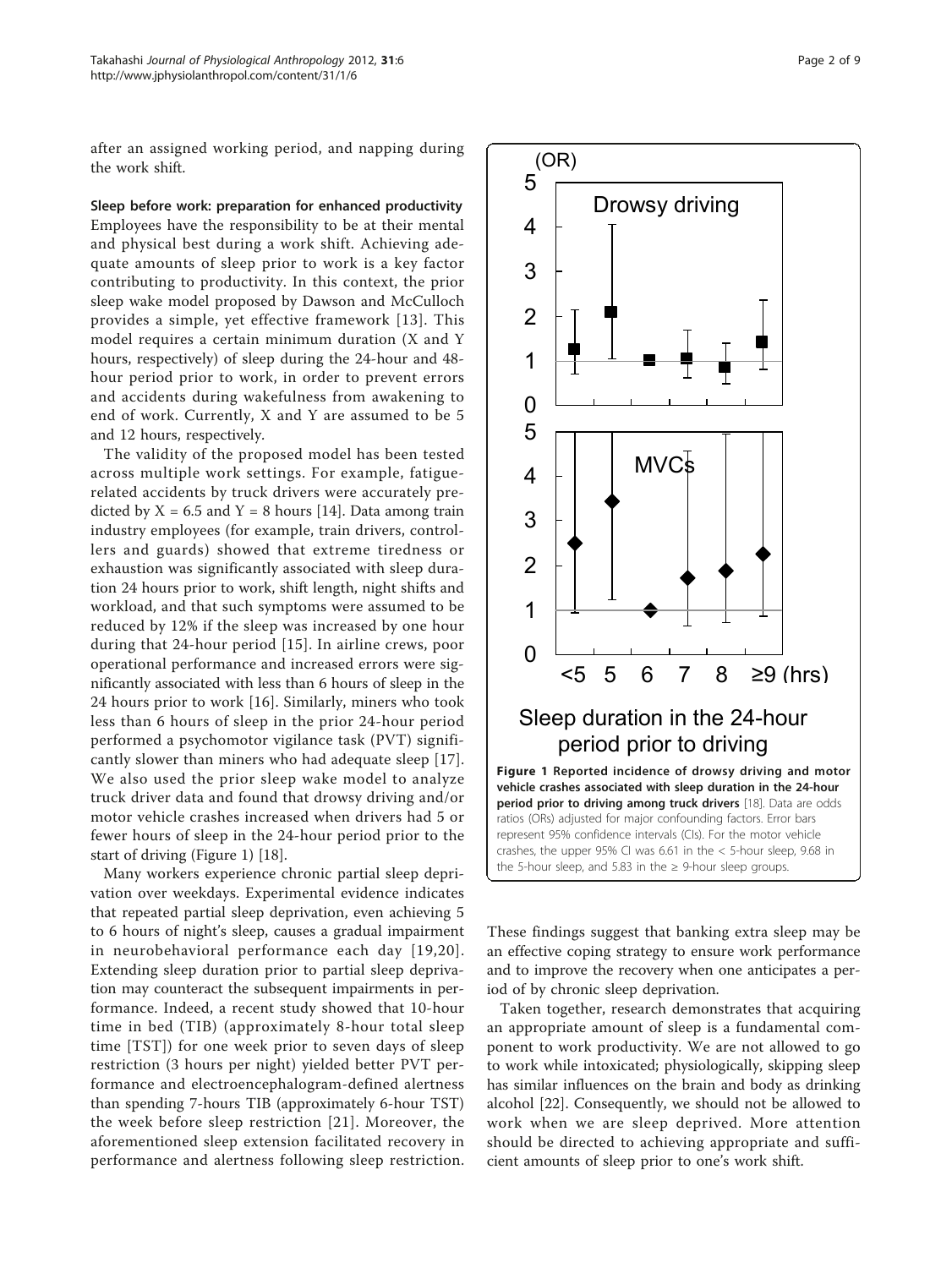# Naps during work: maintenance of on-the-job performance

Generally, employees are not entitled to take naps during their work periods. Napping is often confused with dosing off, which tends to be viewed as a counterproductive behavior. However, planned naps, if taken during working hours, are recognized as a promising technique in maintaining job performance and alertness [[23](#page-7-0)-[26](#page-7-0)]. Particularly, a brief (that is, 15 to 20 minutes) nap improves waking function [\[23,27,28](#page-7-0)] and is ideal for employees, given the limited opportunity for napping in the workplace. Recent neuropsychological research supports this idea and has indicated that the nap-related gains in learning and memory may be potential mechanisms for improving cognitive function [\[29,30\]](#page-7-0).

In addition to the neurobehavioral benefits, planned napping may have favorable impacts on worker health. Based on results from a cohort study of over 23,000 participants, men who took 30-minute naps occasionally or napped at least three times per week showed a 50% decrease in their risk of coronary-related mortality (hazard ratio 0.51, 95% confidence interval 0.32 to 0.83) [[31\]](#page-7-0). Interestingly, this association was stronger for working men at enrollment (hazard ratio 0.36, 95% confidence interval 0.16 to 0.77) than for non-working men at enrollment (hazard ratio 0.64, 95% confidence interval 0.33 to 1.21). Although the specific underlying mechanisms for these findings remain unclear, several immunological studies have revealed that while one night's sleep deprivation increased a proinflammatory cytokine (IL-6), a 2-hour nap (2 p.m. to 4 p.m.) significantly reduced this effect. Moreover, the IL-6 level continually decreased following the nap period [[32](#page-7-0)]. Similarly, sleep restriction of only 2 hours a night decreased immunological parameters, while the addition of a 30-minute daytime nap facilitated immunological recovery [[33\]](#page-7-0).

Appropriate use of napping is thought to be more beneficial for night and shift workers [[23](#page-7-0)]. Indeed, when a nap schedule was integrated into the work shift of medical interns, those that napped slept longer while on-call and experienced less fatigue compared to interns that did not have a nap schedule [[34\]](#page-7-0). Concurrently, research with health care workers showed that a 30 minute opportunity for napping in the middle of a night shift (2 a.m. to 3 a.m.) improved PVT performance and subjective sleepiness compared with no nap [[35](#page-7-0)]. Findings from qualitative research with hospital nurses suggest that naps prove restorative during night shifts and that naps are necessary to achieve a high quality of care [[36\]](#page-7-0). Many health care professionals who work at night and shift-work suffer from musculoskeletal disorders. Recent findings among nursing home caregivers indicate that taking a nap at least once every two night shifts was significantly associated with reduced pain in the neck, arm and leg, though not low back pain (Figure [2](#page-3-0)) [[37](#page-7-0)]. These data imply that protecting the time for night-shift napping may also be effective in preventing work-related musculoskeletal injuries.

Importantly, naps are beneficial for a variety of workers, in addition to those in the health care industry. That is, international airline pilots take in-flight naps according to their perceived level of fatigue, which reiterates the use of naps as a preventive measure [[38](#page-7-0)]. In addition, night shift air traffic controllers given a 40 minute nap opportunity displayed better PVT performance and objective measures of alertness compared to controllers in the no-nap condition [\[39\]](#page-7-0). The similar favorable effects of a nap have been recognized for car driving [[40](#page-7-0)].

In recent years, there has been a growing interest in the possible link between shift work, night shifts in particular, and cancer [\[41](#page-7-0)]. This concern is corroborated by the fact that the International Agency for Research on Cancer categorized 'shift work that involves circadian disruption' as probably carcinogenic to humans (Group 2A) [[42\]](#page-7-0). Exposure to environmental light during the night shift suppresses melatonin, which is thought to be responsible for an increased cancer risk [[43,44\]](#page-7-0). If so, taking a night-shift nap in a darkened room may exert a protective role against cancer through the reduction in light exposure; however, this hypothesis has yet to be examined.

The above arguments support the active use of naps during daytime and shift work periods. Sleep inertia (SI), transient decreases in performance and alertness that occur immediately after awakening, is sometimes regarded as a barrier to worksite napping [[36](#page-7-0)]. However, we are able to minimize the negative effects of SI by providing either additional time after the nap, or by adjusting the nap duration, in order to restore the central nervous system function [\[45\]](#page-7-0). Therefore, although the effects of SI cannot be ignored, the value of on-thejob napping is important to overall function and should be considered in the workplace.

#### Sleep after work: recovering from fatigue

It is undisputable that sleep plays a vital role in one's recovery following a work period [[46](#page-7-0)]. Chronic partial sleep deprivation studies emphasize the need for adequate sleep each and every night [\[19,20](#page-7-0)]. Unfortunately, the reality is that work and other activities are often completed at the expense of sleep. Several worksites in Japan have implemented a 'no-overtime day' in the middle of the week (for example, on Wednesday). Nevertheless, no empirical data are available regarding its effects on health, sleep or performance.

As it may be difficult to get adequate sleep every night, the second best opportunity for taking a sufficient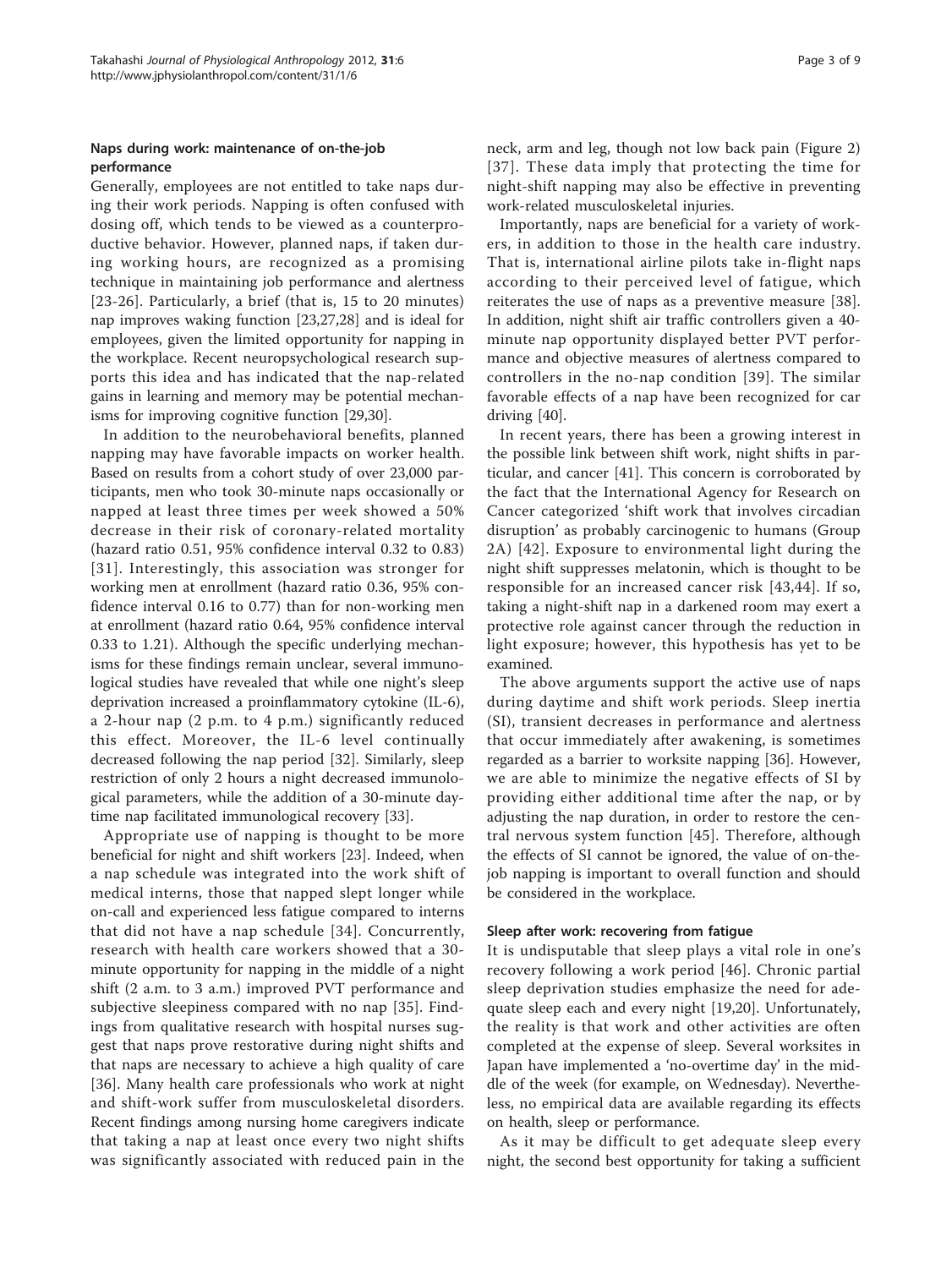<span id="page-3-0"></span>

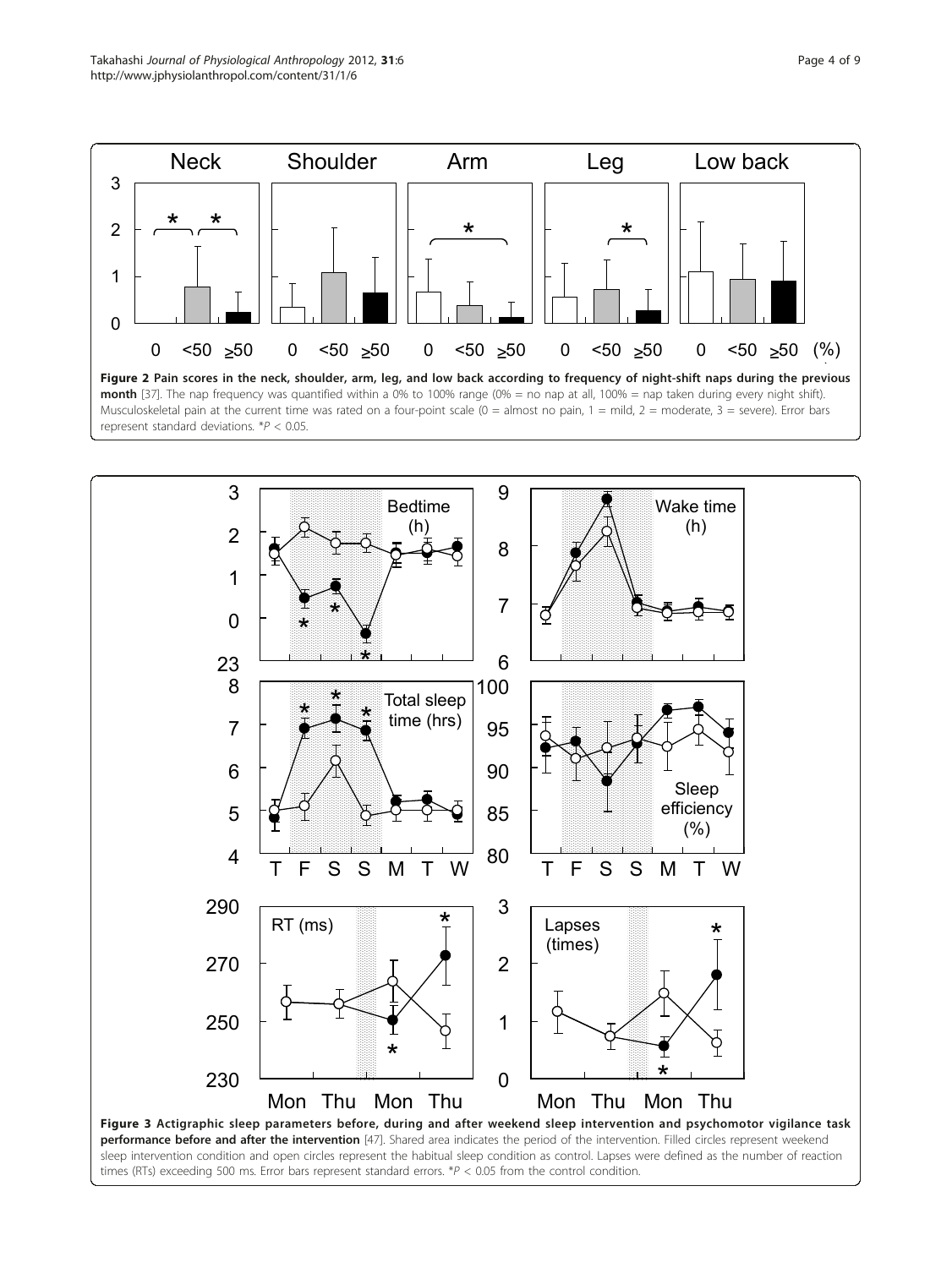sleep may be on weekends. We tested the hypothesis that extended sleep during weekends would improve performance and alertness during the subsequent weekdays in daytime workers, specifically in those with habitually limited sleep (6 hours or less) [[47\]](#page-7-0). One concern related to sleep extension on weekends is the 'Blue-Monday effects', which is the impaired waking function during the first half of the subsequent week due to delays in circadian phase by sleeping in on the weekend [[48\]](#page-7-0). To minimize these effects, participants in the intervention condition were instructed to stay in bed for  $\geq 8$ hours between 10 p.m. and 9 a.m. and were prohibited from taking a daytime nap on weekends (Friday, Saturday and Sunday). Participants in the control condition were asked to keep their normal weekend sleep-wake pattern.

As depicted in Figure [3](#page-3-0) (bedtime, wake time and TST), participants successfully adhered to the study, with the high quality of sleep measured by sleep efficiency. As expected, PVT performance on the Monday following the intervention condition was significantly better than the performance in the control condition. Interestingly, the opposite pattern was observed on Thursday. The explanations for these results are not yet clear, but an important factor may be the return to the habitual shorter sleep duration (approximately 5 hours TST) during the post-intervention week. In other words, the benefits of weekend sleep extension might have been maintained, if the participants had continued to achieve sufficient sleep during the week.

Particular care needs to be given to post-shift night sleep in order to support optimal recovery [[49](#page-7-0)]. A long interval from a shift to the next shift is thus required. This feature may be critical to recovery, as sleep and health indicators have improved with the change from a fast, forward-rotating three-shift schedule (two days on each shift followed by four days off) to a slow, backward-rotating schedule with intermediate days off between shifts (three days on each shift followed by three days off prior to the next shift) [[50\]](#page-7-0).

Another important variable to consider is the individual differences in response to displacement of sleep disruption or sleep restriction [[51,52\]](#page-7-0). Preliminary results assessing sleep recovery following four successive night shifts showed that there are at least four types of recovery: rapid, slow, pseudo and incomplete types (Figure 4) [[53\]](#page-7-0). The recovery types were not associated with morningness-eveningness, the quality of daytime sleep during the night shift period, PVT performance or subjective sleepiness during the simulated night shifts. Instead, the inter-individual differences were associated with the participants' sleep habits, more specifically the timing of sleep (bedtime and the variability of wake time).



The latest findings demonstrate that not only is the length of shift interval (or days off) important, but that circadian timing should also be considered [[54](#page-7-0)]. The same interval length between shifts does not necessarily exert the same recuperative power in regards to the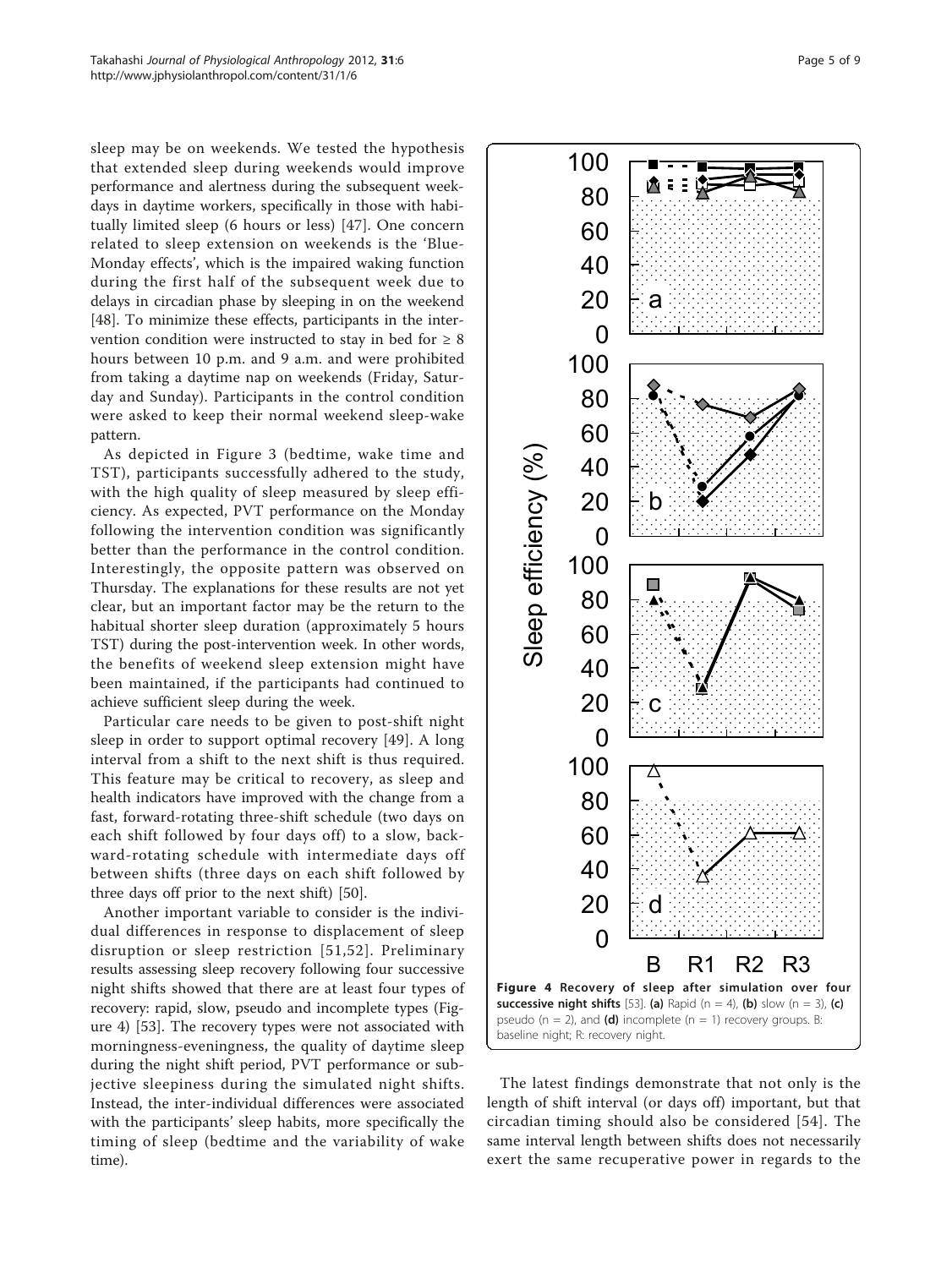time of day when the shift interval occurs. Although the current principles of shift work and working time recommend a certain length of rest (for example, 11 successive hours) [[55](#page-8-0),[56](#page-8-0)], additional revisions can be made to accommodate the circadian viewpoint [[49](#page-7-0)].

In summary, work schedules should be designed to incorporate a sufficient time interval after every work period to promote sleep recovery. Moreover, the timing and duration of the rest interval need to be adjusted to account for shift requirements and circadian rhythms in order to ensure optimal recuperation.

### Future directions

In a perfect world, employees would be very well prepared for demanding schedules such as shift work and long work hours. However, even in this ideal view, it is likely that some portion of employees will still experience health risks. The important point is to detect suboptimal health conditions and then to take appropriate action. In this regard, assessing sleep and alertness may provide useful information. In the previous study, nuclear power plant operators who displayed poor adaptation to their assigned work shift showed elevated sleep disturbances across sleep periods and unfavorable results on various outcomes compared to operators in the well-adapted group (Table 1) [\[57](#page-8-0)]. Moreover, pooradaptors reported decreased alertness during shifts, especially night shifts, compared to their well-adapted colleagues (Figure [5](#page-6-0)).

Physiologically, melatonin (for example, dim light melatonin onset) and body temperature may become candidates for health evaluations assessing the response to work schedules. These parameters, however, are easily masked by environmental conditions [\[58](#page-8-0)]. Additionally, it is quite difficult to establish normal levels under continuously perturbed work, sleep and light-dark cycle. In contrast, profiling clock genes is expected to be a breakthrough method for assessing work schedule-related damages to health [\[59,60](#page-8-0)]. More research is needed to determine its validity and feasibility.

Given the large variability in recent work schedules, biomathematical modeling may be a valuable tool to predict how sleep and performance are maintained [[58,61\]](#page-8-0). Enhanced communication and collaboration is

|                               | Table 1 Sleep, health, and job outcomes for groups of nuclear power plant operators that perceive good or poor |  |  |  |  |  |
|-------------------------------|----------------------------------------------------------------------------------------------------------------|--|--|--|--|--|
| adaptation to shift work [57] |                                                                                                                |  |  |  |  |  |

|                                                   | Perceived adaptation |        |                    |        |                |  |
|---------------------------------------------------|----------------------|--------|--------------------|--------|----------------|--|
|                                                   | Good ( $n = 250$ )   |        | Poor ( $n = 358$ ) |        | P <sup>a</sup> |  |
|                                                   | Mean                 | (SD)   | Mean               | (SD)   |                |  |
| Fit to job content (%)                            | 80.3                 | (13.0) | 59.4               | (19.6) | < 0.001        |  |
| Eveningness (currently)                           | 3.7                  | (1.0)  | 3.2                | (1.1)  | < 0.001        |  |
| Social and family disruption                      | 16.1                 | (6.4)  | 20.0               | (5.6)  | < 0.001        |  |
| Chronic fatique                                   | 89.5                 | (21.9) | 103.7              | (20.9) | < 0.001        |  |
| Shift system advantages                           | 5.4                  | (2.1)  | 5.0                | (1.7)  | 0.023          |  |
| Shift work locus of control                       | 107.2                | (15.2) | 99.1               | (16.1) | < 0.001        |  |
| Psychological wellbeing (GHQ-12)                  | 11.6                 | (3.5)  | 13.6               | (4.2)  | < 0.001        |  |
| Daytime sleepiness (ESS)                          | 6.7                  | (2.8)  | 7.1                | (2.9)  | 0.033          |  |
| Sleep disturbance                                 |                      |        |                    |        |                |  |
| Day shift 1                                       | 20.8                 | (6.2)  | 22.3               | (6.0)  | 0.002          |  |
| Day shift 2                                       | 20.8                 | (5.9)  | 22.2               | (5.7)  | 0.005          |  |
| Afternoon shift                                   | 17.6                 | (5.9)  | 19.3               | (5.9)  | 0.007          |  |
| Night shift 1                                     |                      |        |                    |        |                |  |
| between afternoon shift and night shift 1 (night) | 17.8                 | (6.2)  | 19.5               | (6.1)  | 0.004          |  |
| Before night shift 1 (daytime)                    | 22.8                 | (7.5)  | 27.7               | (6.8)  | < 0.001        |  |
| Night shift 2                                     |                      |        |                    |        |                |  |
| between night shift 1 and night shift 2 (daytime) | 22.7                 | (7.2)  | 26.3               | (7.4)  | < 0.001        |  |
| after night shift 2 (daytime)                     | 22.0                 | (6.3)  | 24.9               | (6.7)  | < 0.001        |  |
| on the first day off (night)                      | 16.7                 | (6.3)  | 18.8               | (6.3)  | 0.001          |  |
| Napping during night shifts (hours)               |                      |        |                    |        |                |  |
| Night shift 1                                     | 1.5                  | (0.9)  | 1.3                | (0.9)  | 0.001          |  |
| Night shift 2                                     | 1.8                  | (1.5)  | 1.5                | (1.3)  | 0.001          |  |

<sup>a</sup>Adjusted for age. Fit to job content was assessed by the question 'How well do you fit the current job content?' on a 0 to 100% scale in 10% units. Higher scores for sleep disturbance indicate more disturbances. ESS: Epworth Sleepiness Scale; GHQ-12: 12-item General Health Questionnaire.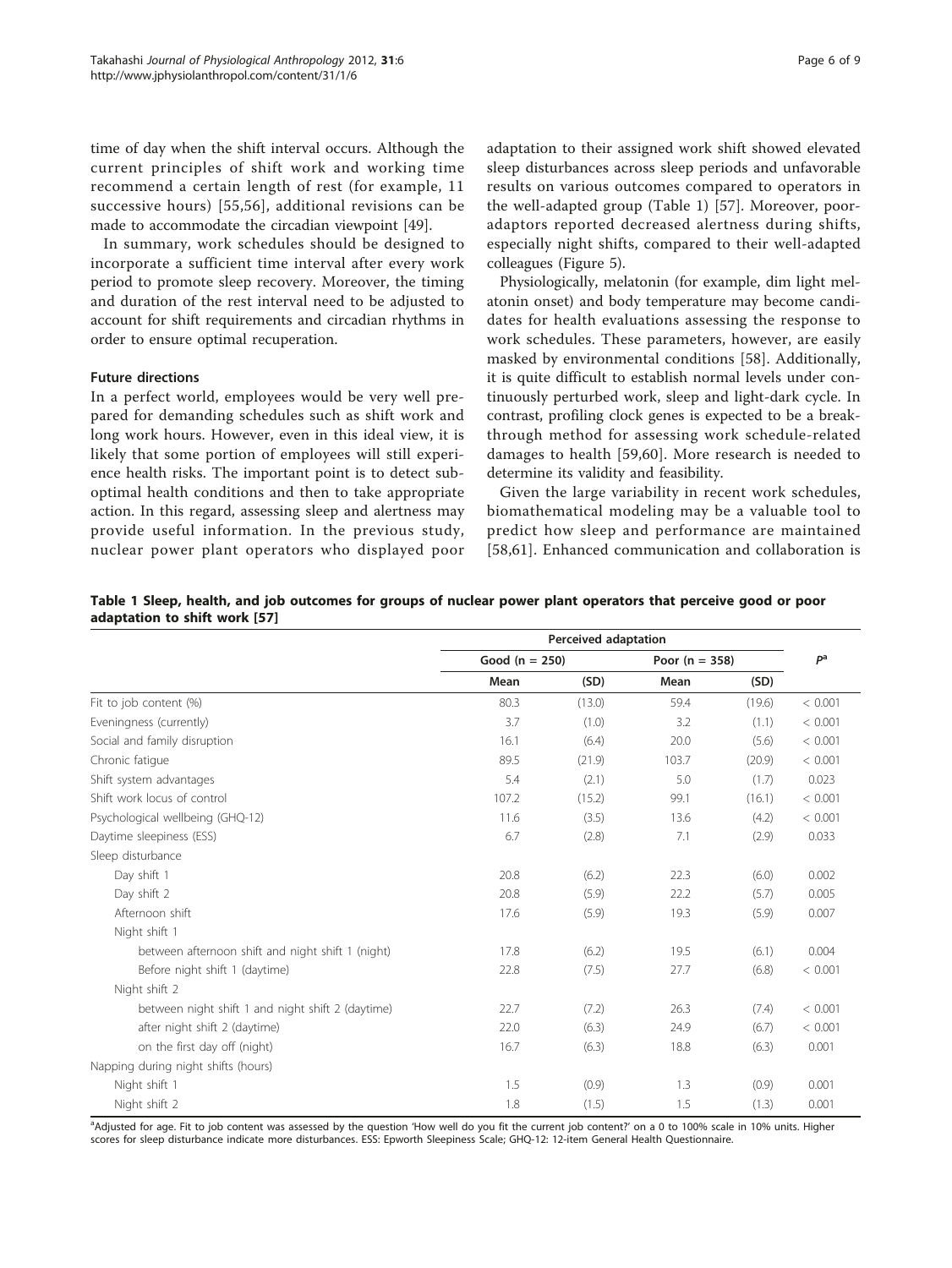<span id="page-6-0"></span>

needed between laboratory experiments and field studies to address the improvements and sophistication of the given models.

Finally, a large portion of sleep research has focused on the negative consequences of sleep disruption or restriction, such as impaired health and decreased job performance. To better disseminate the importance of sleep to employers and many stakeholders, research should focus more on the benefits of obtaining adequate sleep. Several lines of evidence did demonstrate that sleep should be optimized to make employees more healthy and creative [\[62](#page-8-0)-[64](#page-8-0)].

# Conclusions

Numerous research findings so far support the idea that that inadequate sleep is detrimental to both workers and the workplaces. Although further studies are needed to establish a specific causal relationship, action should be taken to protect employees, employers and stakeholders against sleep-related disadvantages. Work schedules affect every aspect of working life; improper scheduling may result in sleep restriction and/or disturbance, which could then lead to dire consequences for everyone. However, work schedules can be modified to ensure that workers are able to get optimal levels of sleep before, sometime during, and after the work period. Although work-life balance has received much attention, here we propose that work-sleep balance, through the

creation of healthy work schedules, is equally essential for improved working life.

#### Acknowledgements

This work was supported partly by the National Institute of Occupational Safety and Health, Japan (P20-05).

#### Competing interests

The authors declare that they have no competing interests.

Received: 8 February 2012 Accepted: 13 March 2012 Published: 13 March 2012

#### References

- 1. Committee on Sleep Medicine and Research, Institute of Medicine of the National Academy of Sciences: Sleep disorders and sleep deprivation: An unmet public health problem Washington, D.C.: National Academies Press; 2006.
- 2. Rahkonen O, Lallukka T, Kronholm E, Vahtera J, Lahelma E, Laaksonen M: Sleep problems and sickness absence among middle-aged employees. Scand J Work Environ Health 2011.
- 3. Åkerstedt T, Kecklund G, Selen J: [Disturbed sleep and fatigue as](http://www.ncbi.nlm.nih.gov/pubmed/20424352?dopt=Abstract) [predictors of return from long-term sickness absence.](http://www.ncbi.nlm.nih.gov/pubmed/20424352?dopt=Abstract) Ind Health 2010, 48:209-214.
- 4. Salo P, Oksanen T, Sivertsen B, Hall M, Pentti J, Virtanen M, Vahtera J, Kivimaki M: [Sleep disturbances as a predictor of cause-specific work](http://www.ncbi.nlm.nih.gov/pubmed/21061854?dopt=Abstract) [disability and delayed return to work.](http://www.ncbi.nlm.nih.gov/pubmed/21061854?dopt=Abstract) Sleep 2010, 33:1323-1331.
- 5. Lallukka T, Haaramo P, Lahelma E, Rahkonen O: [Sleep problems and](http://www.ncbi.nlm.nih.gov/pubmed/21415034?dopt=Abstract) [disability retirement: a register-based follow-up study.](http://www.ncbi.nlm.nih.gov/pubmed/21415034?dopt=Abstract) Am J Epidemiol 2011, 173:871-881.
- 6. Rod NH, Vahtera J, Westerlund H, Kivimaki M, Zins M, Goldberg M, Lange T: [Sleep disturbances and cause-specific mortality: results from the GAZEL](http://www.ncbi.nlm.nih.gov/pubmed/21193534?dopt=Abstract) [cohort study.](http://www.ncbi.nlm.nih.gov/pubmed/21193534?dopt=Abstract) Am J Epidemiol 2011, 173:300-309.
- 7. Kohyama J: [Sleep, serotonin, and suicide in Japan.](http://www.ncbi.nlm.nih.gov/pubmed/21307614?dopt=Abstract) J Physiol Anthropol 2011, 30:1-8.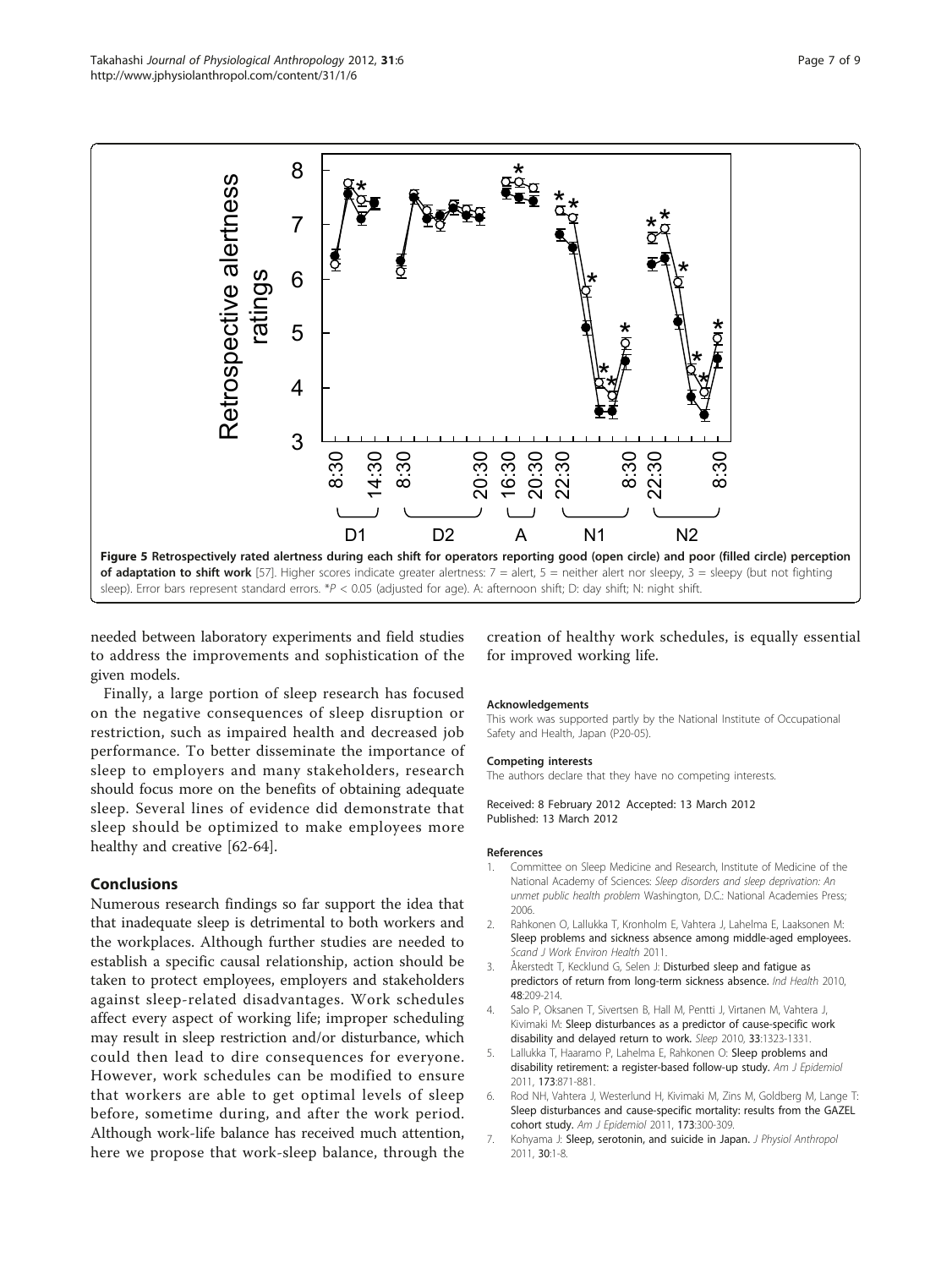- <span id="page-7-0"></span>8. Kling RN, McLeod CB, Koehoorn M: [Sleep problems and workplace](http://www.ncbi.nlm.nih.gov/pubmed/20469803?dopt=Abstract) [injuries in Canada.](http://www.ncbi.nlm.nih.gov/pubmed/20469803?dopt=Abstract) Sleep 2010, 33:611-618.
- Salminen S, Oksanen T, Vahtera J, Sallinen M, Harma M, Salo P, Virtanen M, Kivimaki M: [Sleep disturbances as a predictor of occupational injuries](http://www.ncbi.nlm.nih.gov/pubmed/19840241?dopt=Abstract) [among public sector workers.](http://www.ncbi.nlm.nih.gov/pubmed/19840241?dopt=Abstract) J Sleep Res 2010, 19:207-213.
- 10. Daley M, Morin CM, LeBlanc M, Gregoire JP, Savard J: [The economic](http://www.ncbi.nlm.nih.gov/pubmed/19189779?dopt=Abstract) [burden of insomnia: direct and indirect costs for individuals with](http://www.ncbi.nlm.nih.gov/pubmed/19189779?dopt=Abstract) [insomnia syndrome, insomnia symptoms, and good sleepers.](http://www.ncbi.nlm.nih.gov/pubmed/19189779?dopt=Abstract) Sleep 2009, 32:55-64.
- 11. Rosekind MR, Gregory KB, Mallis MM, Brandt SL, Seal B, Lerner D: [The cost](http://www.ncbi.nlm.nih.gov/pubmed/20042880?dopt=Abstract) [of poor sleep: workplace productivity loss and associated costs.](http://www.ncbi.nlm.nih.gov/pubmed/20042880?dopt=Abstract) J Occup Environ Med 2010, 52:91-98.
- 12. Kessler RC, Berglund PA, Coulouvrat C, Hajak G, Roth T, Shahly V, Shillington AC, Stephenson JJ, Walsh JK: [Insomnia and the performance of](http://www.ncbi.nlm.nih.gov/pubmed/21886353?dopt=Abstract) [US workers: results from the America Insomnia Survey.](http://www.ncbi.nlm.nih.gov/pubmed/21886353?dopt=Abstract) Sleep 2011, 34:1161-1171.
- 13. Dawson D, McCulloch K: [Managing fatigue: it](http://www.ncbi.nlm.nih.gov/pubmed/16099184?dopt=Abstract)'s about sleep. Sleep Med Rev 2005, 9:365-380.
- 14. Dorrian J, Sweeney M, Dawson D: Modeling fatigue-related truck accidents: prior sleep duration, recency and continuity. Sleep Biol Rhythms 2011, 9:3-11.
- 15. Dorrian J, Baulk SD, Dawson D: [Work hours, workload, sleep and fatigue](http://www.ncbi.nlm.nih.gov/pubmed/20691425?dopt=Abstract) [in Australian Rail Industry employees.](http://www.ncbi.nlm.nih.gov/pubmed/20691425?dopt=Abstract) Appl Ergon 2011, 42:202-209.
- 16. Thomas MJ, Ferguson SA: [Prior sleep, prior wake, and crew performance](http://www.ncbi.nlm.nih.gov/pubmed/20597246?dopt=Abstract) [during normal flight operations.](http://www.ncbi.nlm.nih.gov/pubmed/20597246?dopt=Abstract) Aviat Space Environ Med 2010, 81:665-670.
- 17. Ferguson SA, Paech GM, Dorrian J, Roach GD, Jay SM: [Performance on a](http://www.ncbi.nlm.nih.gov/pubmed/20674886?dopt=Abstract) [simple response time task: is sleep or work more important for miners?](http://www.ncbi.nlm.nih.gov/pubmed/20674886?dopt=Abstract) Appl Fraon 2011, 42:210-213.
- 18. Ogawa Y, Nakamura T, Takahashi M, Otsuka Y, Tamba H: [Report on prevention of occupational traffic accidents due to fatigue driving. Japan Ministry of Health, Labour and Welfare-commissioned research in 2006]. (in Japanese). Japan Ministry of Health, Labour and Welfare; 2006.
- 19. Belenky G, Wesensten NJ, Thorne DR, Thomas ML, Sing HC, Redmond DP, Russo MB, Balkin TJ: [Patterns of performance degradation and restoration](http://www.ncbi.nlm.nih.gov/pubmed/12603781?dopt=Abstract) [during sleep restriction and subsequent recovery: a sleep dose-response](http://www.ncbi.nlm.nih.gov/pubmed/12603781?dopt=Abstract) [study.](http://www.ncbi.nlm.nih.gov/pubmed/12603781?dopt=Abstract) J Sleep Res 2003, 12:1-12.
- 20. van Dongen HP, Maislin G, Mullington JM, Dinges DF: [The cumulative cost](http://www.ncbi.nlm.nih.gov/pubmed/12683469?dopt=Abstract) [of additional wakefulness: dose-response effects on neurobehavioral](http://www.ncbi.nlm.nih.gov/pubmed/12683469?dopt=Abstract) [functions and sleep physiology from chronic sleep restriction and total](http://www.ncbi.nlm.nih.gov/pubmed/12683469?dopt=Abstract) [sleep deprivation.](http://www.ncbi.nlm.nih.gov/pubmed/12683469?dopt=Abstract) Sleep 2003, 26:117-126.
- 21. Rupp TL, Wesensten NJ, Bliese PD, Balkin TJ: [Banking sleep: realization of](http://www.ncbi.nlm.nih.gov/pubmed/19294951?dopt=Abstract) [benefits during subsequent sleep restriction and recovery.](http://www.ncbi.nlm.nih.gov/pubmed/19294951?dopt=Abstract) Sleep 2009, 32:311-321.
- 22. Dawson D, Reid K: [Fatigue, alcohol and performance impairment.](http://www.ncbi.nlm.nih.gov/pubmed/9230429?dopt=Abstract) Nature 1997, 388:235.
- 23. Takahashi M: [The role of prescribed napping in sleep medicine.](http://www.ncbi.nlm.nih.gov/pubmed/12927122?dopt=Abstract) Sleep Med Rev 2003, 7:227-235.
- 24. Takeyama H, Kubo T, Itani T: [The nighttime nap strategies for improving](http://www.ncbi.nlm.nih.gov/pubmed/15732300?dopt=Abstract) [night shift work in workplace.](http://www.ncbi.nlm.nih.gov/pubmed/15732300?dopt=Abstract) Ind Health 2005, 43:24-29.
- 25. Milner CE, Cote KA: [Benefits of napping in healthy adults: impact of nap](http://www.ncbi.nlm.nih.gov/pubmed/19645971?dopt=Abstract) [length, time of day, age, and experience with napping.](http://www.ncbi.nlm.nih.gov/pubmed/19645971?dopt=Abstract) J Sleep Res 2009, 18:272-281.
- 26. Lovato N, Lack L: [The effects of napping on cognitive functioning.](http://www.ncbi.nlm.nih.gov/pubmed/21075238?dopt=Abstract) Prog Brain Res 2010, 185:155-166.
- 27. Waterhouse J, Atkinson G, Edwards B, Reilly T: [The role of a short post](http://www.ncbi.nlm.nih.gov/pubmed/17852691?dopt=Abstract)[lunch nap in improving cognitive, motor, and sprint performance in](http://www.ncbi.nlm.nih.gov/pubmed/17852691?dopt=Abstract) [participants with partial sleep deprivation.](http://www.ncbi.nlm.nih.gov/pubmed/17852691?dopt=Abstract) J Sports Sci 2007, 25:1557-1566.
- 28. Lahl O, Wispel C, Willigens B, Pietrowsky R: [An ultra short episode of sleep](http://www.ncbi.nlm.nih.gov/pubmed/18275549?dopt=Abstract) [is sufficient to promote declarative memory performance.](http://www.ncbi.nlm.nih.gov/pubmed/18275549?dopt=Abstract) J Sleep Res 2008, 17:3-10.
- 29. Ficca G, Axelsson J, Mollicone DJ, Muto V, Vitiello MV: [Naps, cognition and](http://www.ncbi.nlm.nih.gov/pubmed/19962331?dopt=Abstract) [performance.](http://www.ncbi.nlm.nih.gov/pubmed/19962331?dopt=Abstract) Sleep Med Rev 2010, 14:249-258.
- 30. Lau H, Tucker MA, Fishbein W: [Daytime napping: effects on human direct](http://www.ncbi.nlm.nih.gov/pubmed/20176120?dopt=Abstract) [associative and relational memory.](http://www.ncbi.nlm.nih.gov/pubmed/20176120?dopt=Abstract) Neurobiol Learn Mem 2010, 93:554-560.
- 31. Naska A, Oikonomou E, Trichopoulou A, Psaltopoulou T, Trichopoulos D: [Siesta in healthy adults and coronary mortality in the general](http://www.ncbi.nlm.nih.gov/pubmed/17296887?dopt=Abstract) [population.](http://www.ncbi.nlm.nih.gov/pubmed/17296887?dopt=Abstract) Arch Intern Med 2007, 167:296-301.
- Vgontzas AN, Pejovic S, Zoumakis E, Lin HM, Bixler EO, Basta M, Fang J, Sarrigiannidis A, Chrousos GP: [Daytime napping after a night of sleep loss](http://www.ncbi.nlm.nih.gov/pubmed/16940468?dopt=Abstract) [decreases sleepiness, improves performance, and causes beneficial](http://www.ncbi.nlm.nih.gov/pubmed/16940468?dopt=Abstract)

[changes in cortisol and interleukin-6 secretion.](http://www.ncbi.nlm.nih.gov/pubmed/16940468?dopt=Abstract) Am J Physiol Endocrinol Metab 2007, 292:E253-261.

- 33. Faraut B, Boudjeltia KZ, Dyzma M, Rousseau A, David E, Stenuit P, Franck T, Van Antwerpen P, Vanhaeverbeek M, Kerkhofs M: [Benefits of napping and](http://www.ncbi.nlm.nih.gov/pubmed/20699115?dopt=Abstract) [an extended duration of recovery sleep on alertness and immune cells](http://www.ncbi.nlm.nih.gov/pubmed/20699115?dopt=Abstract) [after acute sleep restriction.](http://www.ncbi.nlm.nih.gov/pubmed/20699115?dopt=Abstract) Brain Behav Immun 2011, 25:16-24.
- 34. Arora V, Dunphy C, Chang W, Ahmad F, Humphrey HJ, Meltzer D: [The](http://www.ncbi.nlm.nih.gov/pubmed/16754921?dopt=Abstract) [effects of on-duty napping on intern sleep time and fatigue.](http://www.ncbi.nlm.nih.gov/pubmed/16754921?dopt=Abstract) Ann Intern Med 2006, 144:792-798.
- 35. Smith SS, Kilby S, Jorgensen G, Douglas JA: Napping and nightshift work: effects of a short nap on psychomotor vigilance and subjective sleepiness in health workers. Sleep Biol Rhythms 2007, 5:117-125.
- 36. Fallis WM, McMillan DE, Edwards MP: [Napping during night shift:](http://www.ncbi.nlm.nih.gov/pubmed/22135338?dopt=Abstract) [practices, preferences, and perceptions of critical care and emergency](http://www.ncbi.nlm.nih.gov/pubmed/22135338?dopt=Abstract) [department nurses.](http://www.ncbi.nlm.nih.gov/pubmed/22135338?dopt=Abstract) Crit Care Nurse 2011, 31:e1-11.
- 37. Takahashi M, Iwakiri K, Sotoyama M, Hirata M, Hisanaga N: Musculoskeletal pain and night-shift naps in nursing home care workers. Occup Med (Lond) 2009, 59:197-200.
- 38. Roach GD, Darwent D, Sletten TL, Dawson D: [Long-haul pilots use in-flight](http://www.ncbi.nlm.nih.gov/pubmed/20673572?dopt=Abstract) [napping as a countermeasure to fatigue.](http://www.ncbi.nlm.nih.gov/pubmed/20673572?dopt=Abstract) Appl Ergon 2011, 42:214-218.
- 39. Signal TL, Gander PH, Anderson H, Brash S: [Scheduled napping as a](http://www.ncbi.nlm.nih.gov/pubmed/19250171?dopt=Abstract) [countermeasure to sleepiness in air traffic controllers.](http://www.ncbi.nlm.nih.gov/pubmed/19250171?dopt=Abstract) J Sleep Res 2009, 18:11-19.
- 40. Philip P, Taillard J, Moore N, Delord S, Valtat C, Sagaspe P, Bioulac B: [The](http://www.ncbi.nlm.nih.gov/pubmed/16754920?dopt=Abstract) [effects of coffee and napping on nighttime highway driving: a](http://www.ncbi.nlm.nih.gov/pubmed/16754920?dopt=Abstract) [randomized trial.](http://www.ncbi.nlm.nih.gov/pubmed/16754920?dopt=Abstract) Ann Intern Med 2006, 144:785-791.
- 41. Costa G, Haus E, Stevens R: [Shift work and cancer considerations on](http://www.ncbi.nlm.nih.gov/pubmed/20126969?dopt=Abstract) [rationale, mechanisms, and epidemiology.](http://www.ncbi.nlm.nih.gov/pubmed/20126969?dopt=Abstract) Scand J Work Environ Health 2010, 36:163-179.
- 42. International Agency for Research on Cancer (IARC): IARC monographs on the evaluation of carcinogenic risks to humans. Volume 98, Painting, Firefighting, and Shiftwork Lyon: IARC; 2011.
- 43. Stevens RG, Blask DE, Brainard GC, Hansen J, Lockley SW, Provencio I, Rea MS, Reinlib L: [Meeting report: the role of environmental lighting and](http://www.ncbi.nlm.nih.gov/pubmed/17805428?dopt=Abstract) [circadian disruption in cancer and other diseases.](http://www.ncbi.nlm.nih.gov/pubmed/17805428?dopt=Abstract) Environ Health Perspect 2007, 115:1357-1362.
- Blask DE, Hill SM, Dauchy RT, Xiang S, Yuan L, Duplessis T, Mao L, Dauchy E, Sauer LA: [Circadian regulation of molecular, dietary, and metabolic](http://www.ncbi.nlm.nih.gov/pubmed/21605163?dopt=Abstract) [signaling mechanisms of human breast cancer growth by the nocturnal](http://www.ncbi.nlm.nih.gov/pubmed/21605163?dopt=Abstract) [melatonin signal and the consequences of its disruption by light at](http://www.ncbi.nlm.nih.gov/pubmed/21605163?dopt=Abstract) [night.](http://www.ncbi.nlm.nih.gov/pubmed/21605163?dopt=Abstract) J Pineal Res 2011, 51:259-269.
- Kubo T, Takahashi M, Takeyama H, Matsumoto S, Ebara T, Murata K, Tachi N, Itani T: [How do the timing and length of a night-shift nap affect sleep](http://www.ncbi.nlm.nih.gov/pubmed/20636214?dopt=Abstract) [inertia?](http://www.ncbi.nlm.nih.gov/pubmed/20636214?dopt=Abstract) Chronobiol Int 2010, 27:1031-1044.
- 46. Åkerstedt T, Nilsson PM, Kecklund G: Sleep and recovery. In Research in occupational stress and well being, Volume 7: Current perspectives on jobstress recovery. Edited by: Sonnetag S, Perrewé PL, Ganster DC. Bingley, UK: JAI Press; 2009:205-247.
- 47. Kubo T, Takahashi M, Sato T, Sasaki T, Oka T, Iwasaki K: [Weekend sleep](http://www.ncbi.nlm.nih.gov/pubmed/21475780?dopt=Abstract) [intervention for workers with habitually short sleep periods.](http://www.ncbi.nlm.nih.gov/pubmed/21475780?dopt=Abstract) Scand J Work Environ Health 2011, 37:418-426.
- 48. Taylor A, Wright HR, Lack LC: Sleeping-in on the weekend delays circadian phase and increases sleepiness the following week. Sleep Biol Rhythms 2008, 6:172-179.
- Sallinen M, Kecklund G: Shift [work, sleep, and sleepiness differences](http://www.ncbi.nlm.nih.gov/pubmed/20119631?dopt=Abstract) [between shift schedules and systems.](http://www.ncbi.nlm.nih.gov/pubmed/20119631?dopt=Abstract) Scand J Work Environ Health 2010, 36:121-133.
- 50. Karlson B, Eek F, Orbaek P, Osterberg K: [Effects on sleep-related problems](http://www.ncbi.nlm.nih.gov/pubmed/19331473?dopt=Abstract) [and self-reported health after a change of shift schedule.](http://www.ncbi.nlm.nih.gov/pubmed/19331473?dopt=Abstract) J Occup Health Psychol 2009, 14:97-109.
- 51. van Dongen HP, Belenky G: [Individual differences in vulnerability to sleep](http://www.ncbi.nlm.nih.gov/pubmed/19834261?dopt=Abstract) [loss in the work environment.](http://www.ncbi.nlm.nih.gov/pubmed/19834261?dopt=Abstract) Ind Health 2009, 47:518-526.
- 52. Saksvik IB, Bjorvatn B, Hetland H, Sandal GM, Pallesen S: [Individual](http://www.ncbi.nlm.nih.gov/pubmed/20851006?dopt=Abstract) [differences in tolerance to shift work](http://www.ncbi.nlm.nih.gov/pubmed/20851006?dopt=Abstract)-a systematic review. Sleep Med Rev 2011, 15:221-235.
- 53. Kubo T, Takahashi M, Tachi N, Takeyama H, Ebara T, Inoue T, Takanishi T, Murasaki GI, Itani T: [Characterizing recovery of sleep after four successive](http://www.ncbi.nlm.nih.gov/pubmed/19834262?dopt=Abstract) [night shifts.](http://www.ncbi.nlm.nih.gov/pubmed/19834262?dopt=Abstract) Ind Health 2009, 47:527-532.
- 54. Van Dongen HP, Belenky G, Vila BJ: [The efficacy of a restart break for](http://www.ncbi.nlm.nih.gov/pubmed/21731142?dopt=Abstract) [recycling with optimal performance depends critically on circadian](http://www.ncbi.nlm.nih.gov/pubmed/21731142?dopt=Abstract) [timing.](http://www.ncbi.nlm.nih.gov/pubmed/21731142?dopt=Abstract) Sleep 2011, 34:917-929.